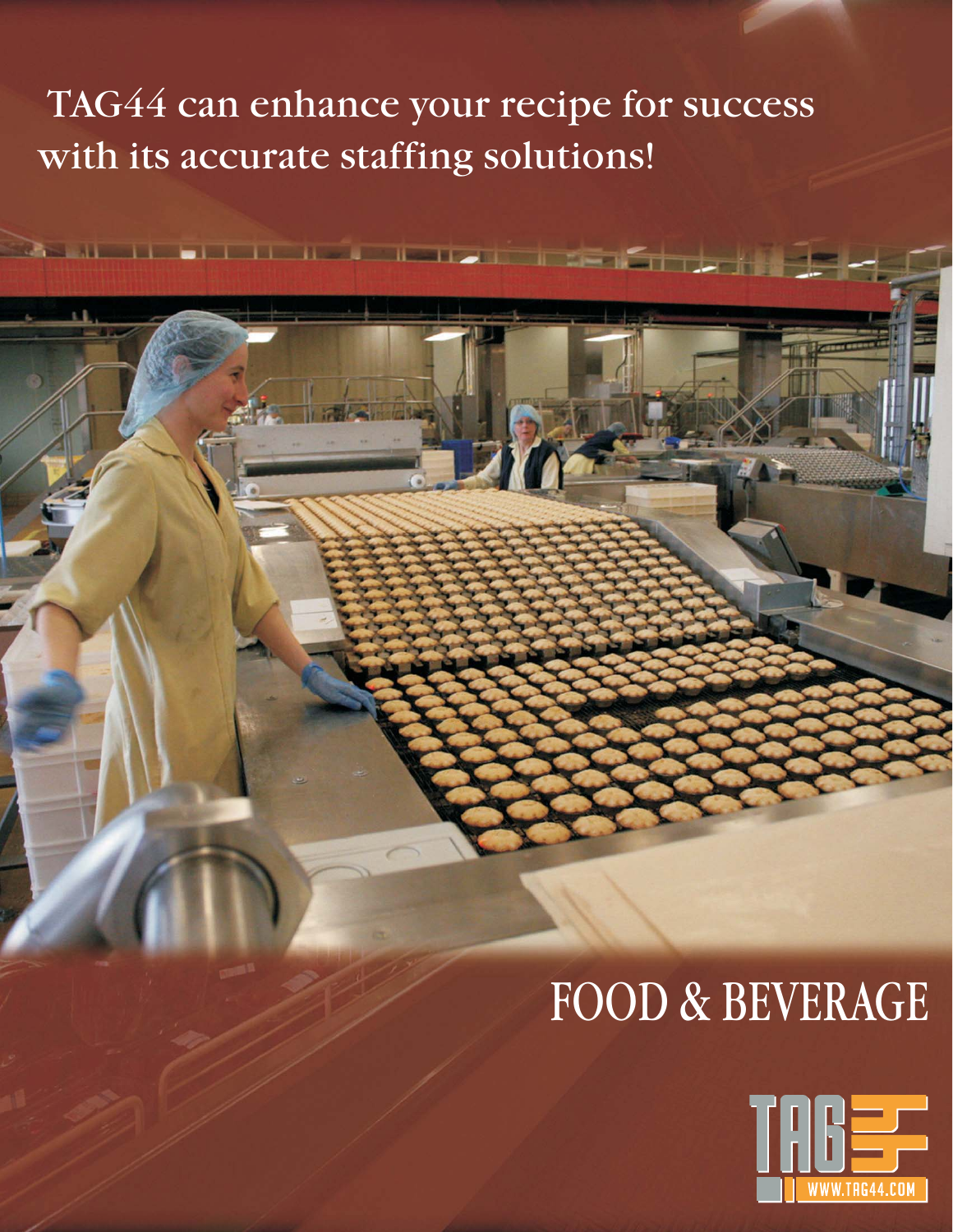

#### An Appropriate Staffing Company for Food and Beverage Professionals

We believe in delivering the highest degree of customer service making it easy to applicants and companies to find what they are exactly looking for. Since 2004, our sole mandate has been to align our clients with the industry's best talent. We have placed thousands of highly qualified candidates in leading companies. We have developed a strong image of being the most aggressive, competent and resource rich staffing firm in the entire USA.

We study the entire functions of your company – how you compete in your industry, your staffing challenges, company culture, benefits, bonus, performance reviews, and all the HR related aspects. On the other side, we assist the candidates in finding brighter opportunities that match the skill set, preference for work, career goals etc.

#### How companies are made?

Successful people lay the foundation for Successful Companies. Staffing is all about People Management. The company and the people both strive hard in contributing towards each others success. We deal only with the Best and the Companies we serve are committed to excellence in people they hire. We are also committed in attracting the Best Industry Talent.



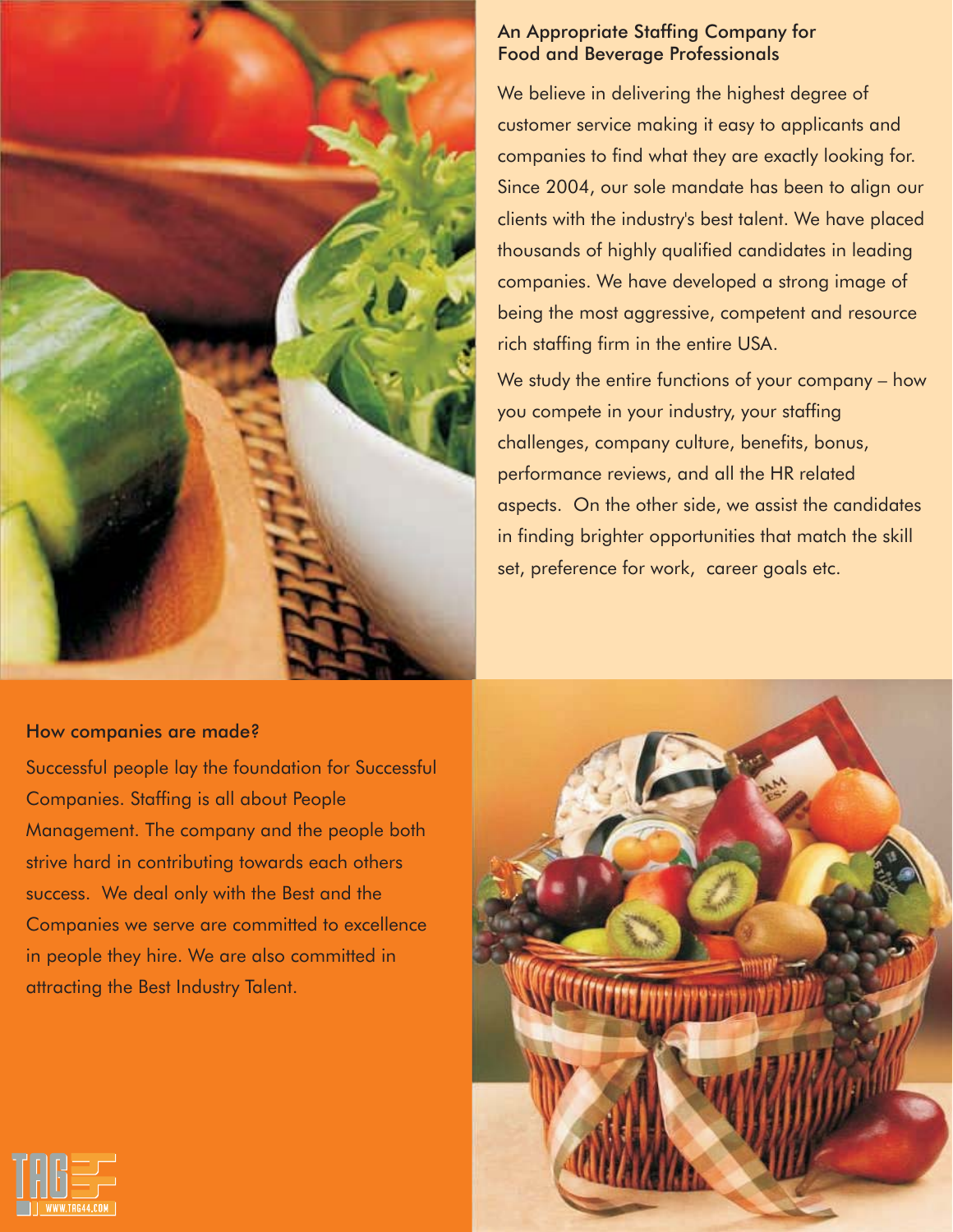#### Exclusive Services at TAG44 – How We Work!!

- \* We provide Staffing Services for Long term **Hire**
- \* We only place professionals
- \* You pay for the results and not for the effort we put in.
- \* We thoroughly screen and interview all candidates to verify their level of skill
- We have a large quality database and qualified staff who have thorough Knowledge of the market.
- \* We research according to your requirements to ensure best quality
- Through an aggressive search of the marketplace, we aim to recruit the Bestqualified candidates that meet client specification.
- \* We believe in trust, performance and honest communication.
- We have an offshore team which gives you an added advantage of providing the most cost effective staffing solutions in a stipulated time frame.





- Areas of Expertise
- -At Tag44, over 1, 00,000 candidates are registered who are open for great career opportunities.
- \* We have our team who has in-depth knowledge of the staffing market and they are capable of picking up the "Best Candidate" who can gel well into your current requirement.
- \* We assure you of fulfilling your staffing requirements within the stipulated Time Frame.
- \* Tag44 has established relationships with some of the largest Fortune 500 Corporations as well as Medium Growing Entrepreneurial Companies.
- Our interview Process includes an in-depth interview to understand each candidates needs
- \* We are committed to setting the highest standards of quality, professionalism and integrity.

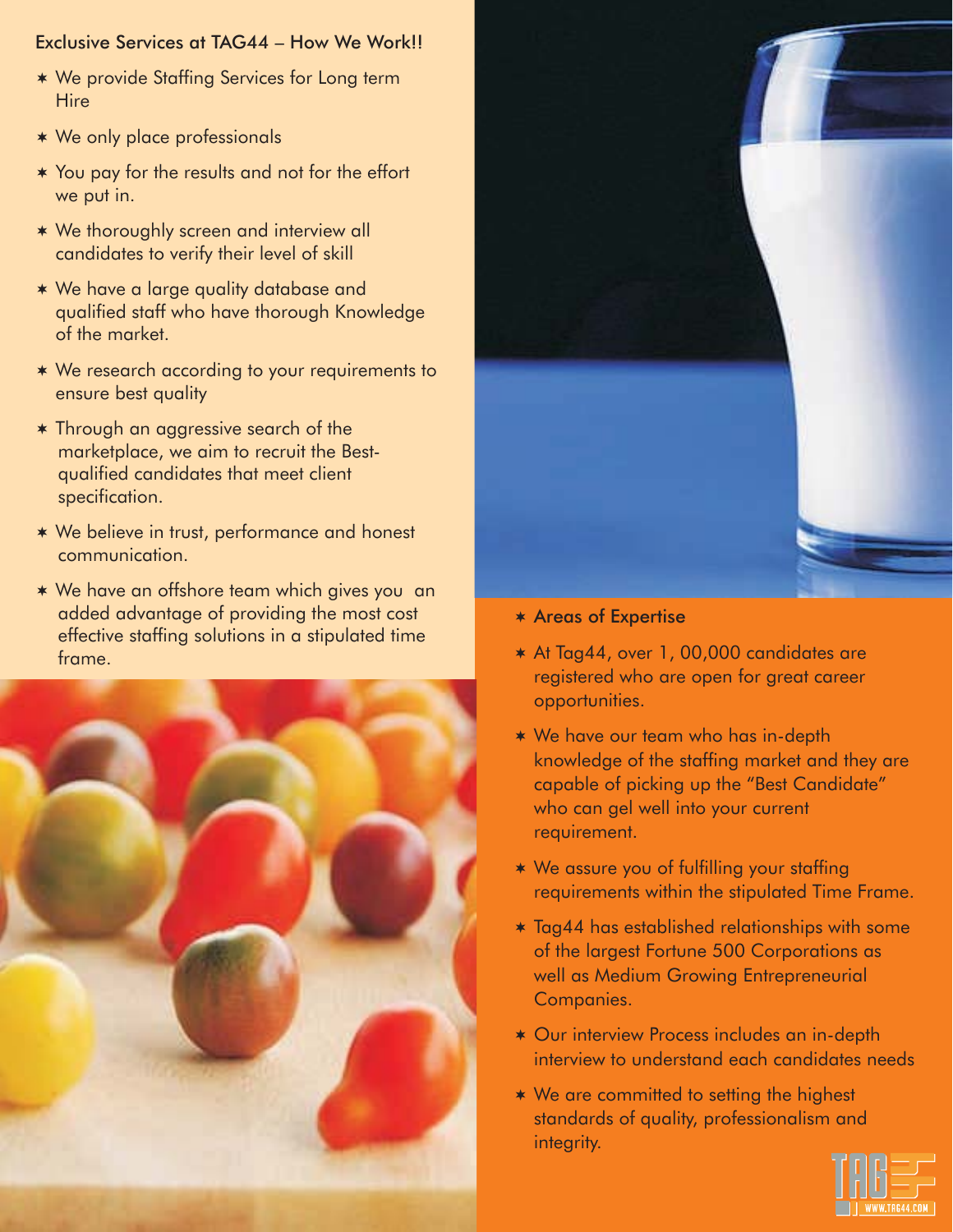

#### Staffing Services Spread over a Wide Spectrum of Positions

Our Staffing Services are spread over a wide spectrum. The Food and Beverage Industry is a huge sector, but we basically focus on the manufacturing side of the industry.

We help our clients to hire the best talent for a wide range of Positions:

- Operations/Productions
- \* Engineering
- \* Maintenance
- \* Quality Assurance,
- -R&D
- Supply Chain Management
- Warehouse/Distribution
- \* Purchasing
- Human Resources





- \* Dairy Processing
- \* Meat Industry
- \* Beverage Products
- \* Bakery Processing
- \* Frozen Foods
- \* Cheese Industry
- \* Poultry Industry
- \* Canned Foods
- \* Chocolate Industry



We fill any positions available in the Food and Beverages Industry including the ones given below

- Plant Manager
- \* Food Technologist
- R & D Manager
- \* Director Marketing
- \* Quality Manager
- \* Quality & Assurance Manager
- \* Production Supervisor
- Purchasing Manager
- Food & Beverages Scientists
- \* Vice President Marketing
- Production Manager

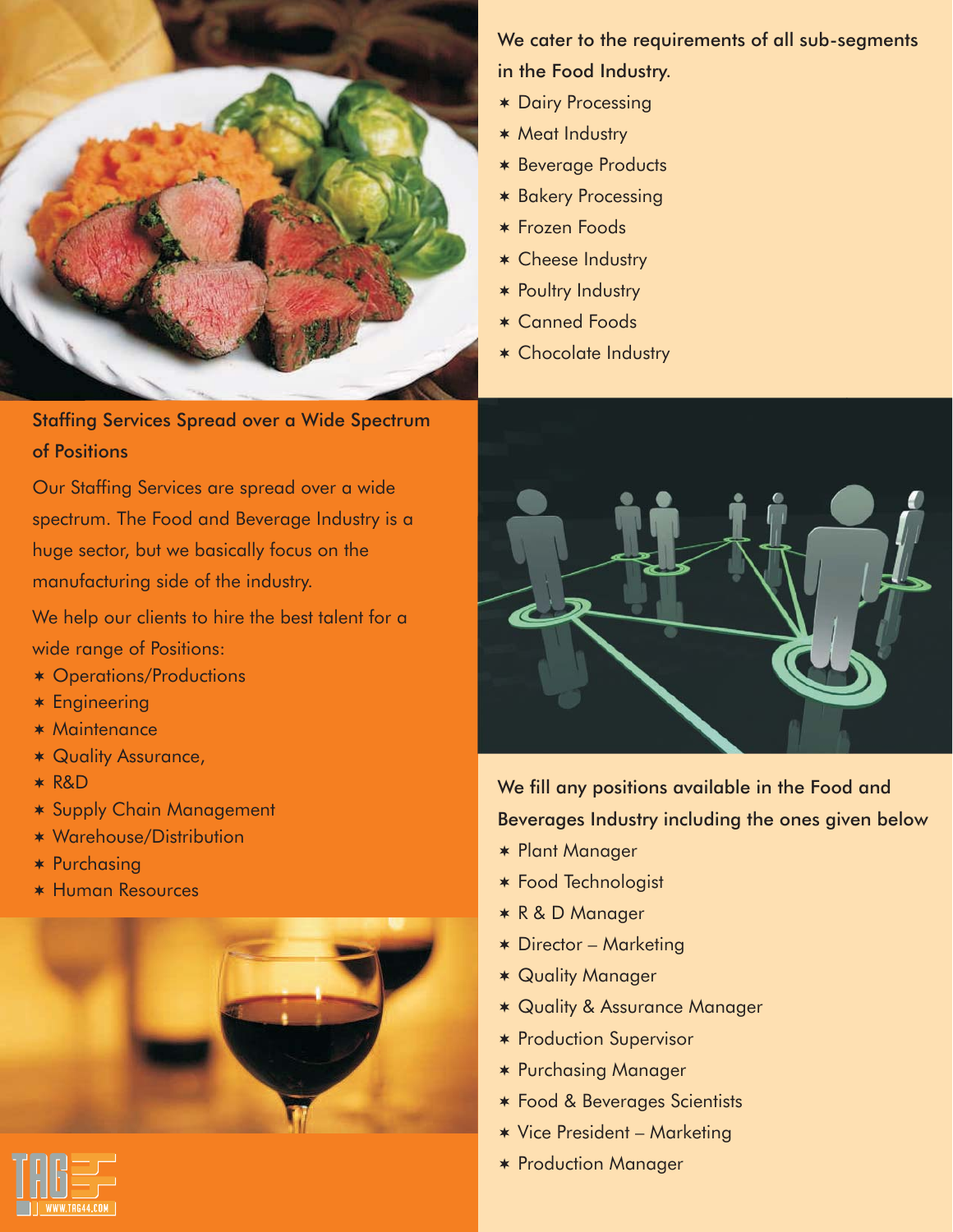#### Professional Insight

With our thorough and continuous efforts, we have been providing accurate staffing solutions. TAG44 understands the opportunities and challenges of the Food Industry, so the team is always ready with Staffing solutions and offers the most comprehensive services designed specifically for you. We act as a true staffing partner, determining your staffing needs.

The TAG44 team understands the client's insight and executes a plan whose outcome is best suited to the clients requirements. Our team of professionals employs business experience, client relationship development instinct, working



knowledge of people and personalities, to bring together highly qualified food and beverage professionals.



With a mix of proven methodologies and industry standards, our staffing solutions can take you from struggling with your staffing needs to achieving better growth with hi-tech professionals. TAG44 acts as a true staffing partner, works with you to determine your staffing needs. There is a constant move and change in

the Food and Beverage Industry. From new flavors, new equipments, new machineries, it is vital that your operation has the flexibility to adapt to the changing scenario.

Tag44 is the next generation staffing firm. We deliver innovative staffing solutions.

Throughout our comprehensive process, clients and candidates receive equal emphasis and attention resulting in the most effective Food and Beverage Staffing Solutions.